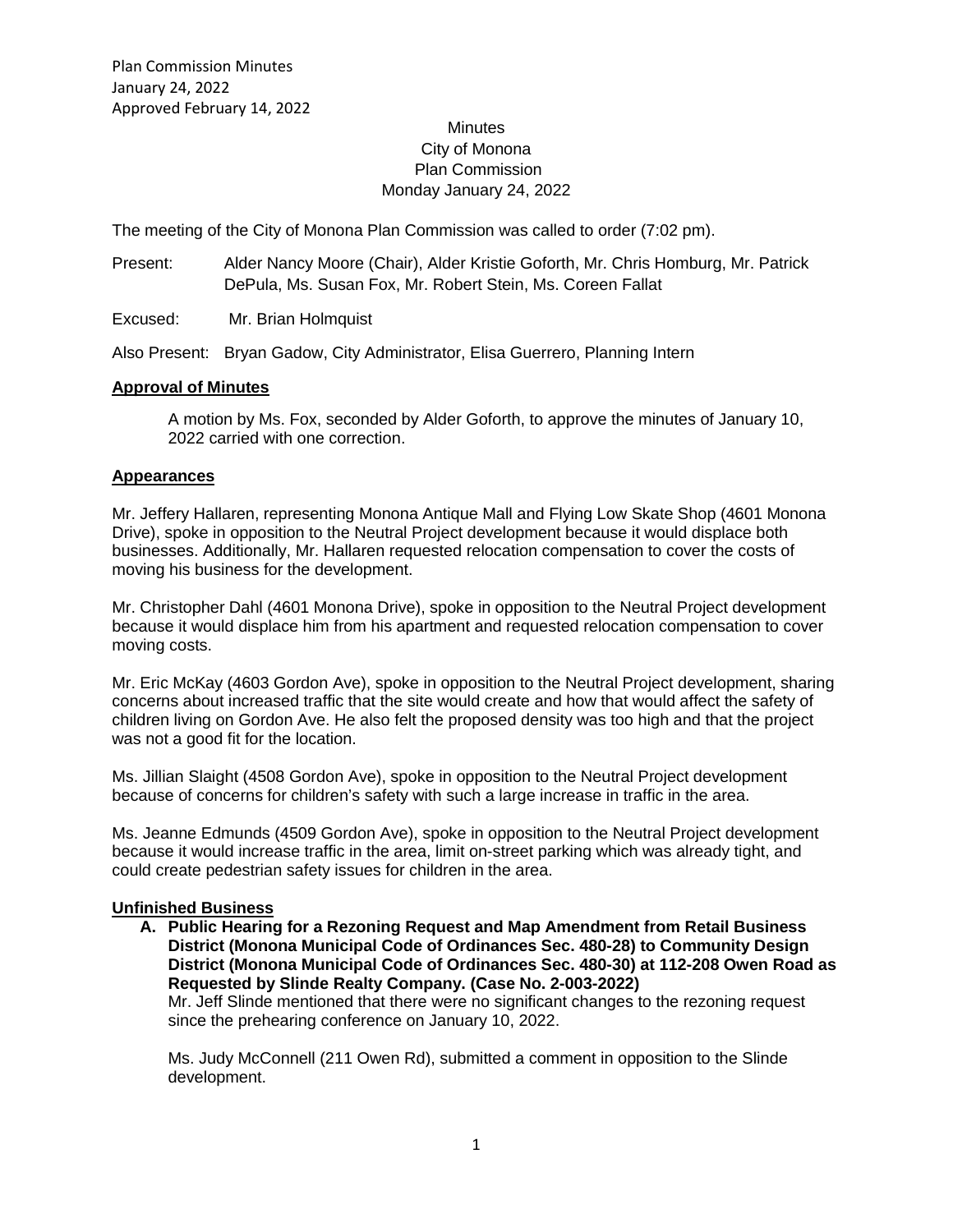Plan Commission Minutes January 24, 2022 Approved February 14, 2022 Mr. Bruce McConnell (211 Owen Rd, Apt 221), submitted a comment in opposition to the Slinde development.

**B. Consideration of Action for Approval and Recommendation to the City Council for Approval of a Rezoning Request and Map Amendment from Retail Business District (Monona Municipal Code of Ordinances Sec. 480-28) to Community Design District (Monona Municipal Code of Ordinances Sec. 480-30) at 112-208 Owen Road as Requested by Slinde Realty Company. (Case No. 2-003-2022)**

Mr. Gadow gave the staff report, saying the request was to rezone the site from Retail Business to Community Design District. The General Development Plan for the site would be discussed separately and consisted of two 4-story mixed use buildings with approximately 200 apartment units and retail space that would likely contain the USPS location. During previous review the proposal, the Commission had generally viewed the development plans and rezoning request favorably.

The Commission members agreed that rezoning the site to CDD was appropriate for the site, because of its setback from Monona Drive and the flexibility provided by CDD zoning.

Alder Goforth asked if the developers were considering a neighborhood meeting to discuss designs, which had been successful for the Neutral Project. The applicant responded that they had had some one-on-one discussions with neighbors but weren't planning on a full neighborhood meeting.

A motion was made by Mr. Homburg, seconded by Ms. Fallat, to recommend to City Council the rezoning of 112-208 Owen Road from Retail Business (Monona Municipal Code of Ordinances Sec. 480-28) to Community Design District (Monona Municipal Code of Ordinances Sec. 480-30), as proposed and according to the Monona Municipal Code of Ordinances with the following finding of fact:

Finding of Fact:

1. Since the Village Lanes bowling alley closed, Retail Business is no longer a compatible zoning district for the site and Community Design District, with the flexibility it provides, is a better fit.

The motion carried unanimously.

**C. Public Hearing on Request by Joel Duensing for Approval of a Zoning Permit to Operate a Retail Motor Vehicle Dealership at 915 Femrite Drive. (Case No. 2-026-2021)** Mr. Duensing explained that the new application materials included a more detailed parking lot diagram, and that the site lighting had been reviewed. He had also reduced his requested hours of operation.

Jo Anderson (121 Shato Lane), submitted a comment in opposition to the motor vehicle dealership application.

Aaron Douglas (173 Shato Lane), submitted a comment in opposition to the motor vehicle dealership application.

Gert Hohenwarter (161 Shato Lane), submitted a comment in opposition to the motor vehicle dealership application.

Pat Franklin (111 Shato Lane), submitted a comment in opposition to the motor vehicle dealership application.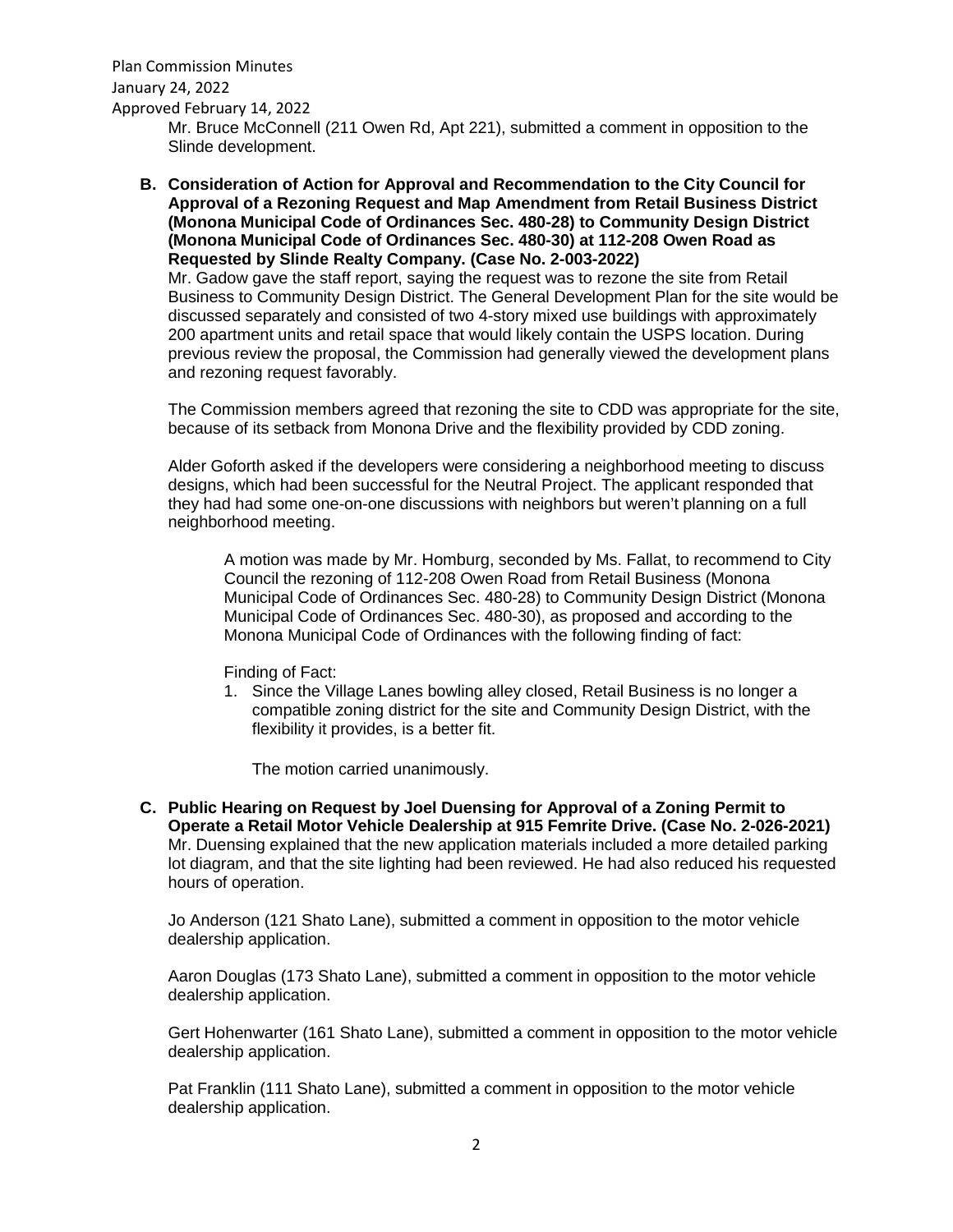Ericia Certsch (161 Shato Lane), submitted a comment in opposition to the motor vehicle dealership application.

Dee Barber (115 Shato Lane), submitted a comment in opposition to the motor vehicle dealership application.

### **D. Consideration of Action on Request by Joel Duensing for Approval of a Zoning Permit to Operate a Retail Motor Vehicle Dealership at 915 Femrite Drive. (Case No.2-026- 2021)**

Mr. Gadow shared the staff report, saying that the site was zoned CDD and that the proposed vehicle dealership use was consistent with the future land use map showing the site as commercial. Staff recommended approval with the conditions in the staff report.

Mr. Stein, Mr. Homburg, Ms. Fox, and Ms. Fallat were concerned that the proposed parking stalls were fairly small and that some, especially the customer parking stalls in front of the building, should be made wider. Mr. Homburg said that because most cars would not be moving in and out of stalls all the time, it was probably okay for many stalls to be narrower than the customer stalls. The Commission agreed that the parking lot should be restriped. There was concern from Mr. Stein and Mr. Homburg that the drive aisle proposed was too narrow and should be reviewed.

The Commission members agreed that a landscaping plan should be submitted and that landscaping was especially important for the front of the property along Femrite Drive. Mr. Homburg felt that the tree island requirement could be waived for the west side of the building, in favor of more plantings along Femrite. Alder Goforth mentioned that a landscaping plan would be important to show if landscaping would affect the parking stall and drive aisle size as well. The Commission discussed the timeline for upgrading the landscaping and painting the building.

Mr. Homburg, Alder Moore, Ms. Fallat, and Mr. DePula, suggested hours of operation be reduced to 9pm or by appointment. The Commission members noted that Mr. Duensing could still be in the building working on cars beyond those hours, but that car sales would be limited to 7am-9pm. Maintenance on cars would need to be done inside the building, and if maintenance requiring grease or oil disposal was to be conducted, a plan for the proper disposal of those materials would need to be submitted to staff.

A motion was made by Mr. Homburg, seconded by Mr. DePula, to approve the Zoning Permit for a new use at 915 Femrite Drive, as proposed and according to Chapter 480-55 of the Monona Municipal Code of Ordinances with the following conditions of approval:

- 1. All required permits from state and local agencies shall be obtained. The applicant shall contact the City of Monona Building Inspection Department to confirm requirements.
- 2. A separate sign permit shall be obtained for any new signage on the building.
- 3. Hours of operation shall be from 7:00am to 9:00pm. Extension of these hours will require Plan Commission approval.
- 4. An oil and grease care and disposal plan shall be submitted and approved by City Staff.
- 5. All cars parked outside shall be fully functional and parked in the designated parking areas.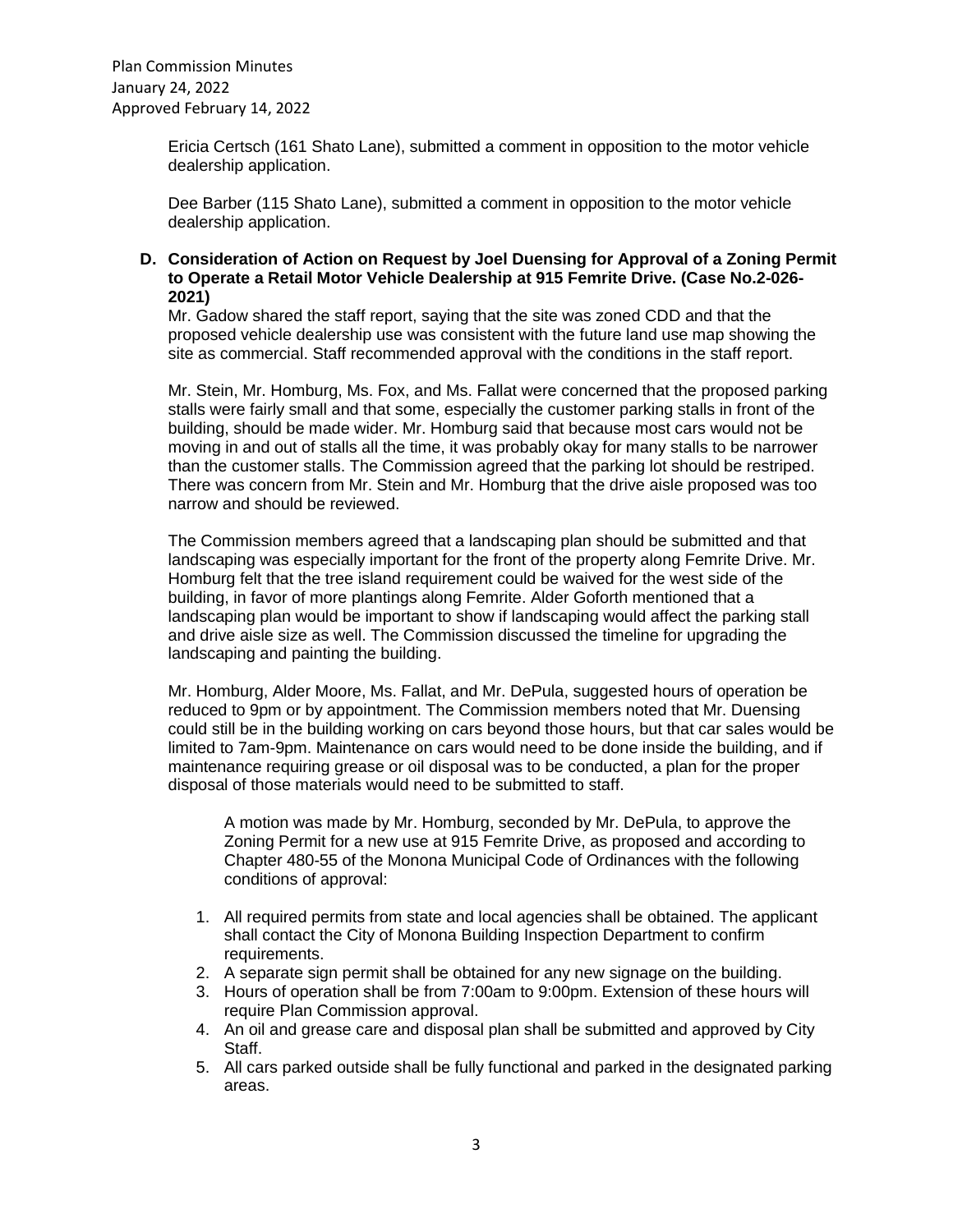- 6. A landscaping plan shall be submitted to Plan Commission for approval within the next 65 days, with final completion by July 24<sup>th</sup>, 2022.
- 7. A revised parking lot plan shall be submitted to the Plan Commission within the next 65 days, with final restriping by July  $24<sup>th</sup>$ , 2022 based on Plan Commission input at their January 24<sup>th</sup>, 2022 meeting.
- 8. A plan for the building exterior improvements shall be submitted to the Plan Commission within the next 65 days, and completed by September 15<sup>th</sup>, 2022.
- 9. The only outdoor advertising allowed is the State required information sheets in the car windows.
- 10. Any major repair work shall be performed indoors.

The motion carried unanimously.

**E. Public Hearing on Request by Compass Properties and The Neutral Project for Consideration of a Zoning Permit for Construction of a New Mixed-Use Building at approximately 4600-4611 Monona Drive (between Springhaven and Dean Avenue). (Case No. 2-016-2021)**

Mr. Helbach and Mr. Hars presented the redesigned plans, which included feedback from the Commission and a neighborhood meeting to break up the building massing, include more green space, increase parking and add a business incubator space, among other things. Two possible designs were presented. The first showed two apartment buildings on the southeast and northeast corners of the lot, with a row of townhomes centered on the western side of the lot. The second design had one larger apartment building on the southeast corner, a smaller apartment building along the north side, and a row of townhomes on the northwest corner. Both designs had only one entrance on Dean Ave, a public plaza/green space and parking that met code requirements. The applicants also presented brick and metal siding options for the building facades. The applicants planned to exceed the stormwater requirements and use mostly native plants in their landscaping.

Mr. Renner, representing MESBA, explained that MESBA had helped facilitate and promote the neighborhood meeting through the MESBA Facebook page, in local newspapers and in the City's newsletter. There was good attendance at the meeting and lots of feedback was given.

Ruth Reifeis (4600 Gordon Ave, Apt 1), submitted a comment in opposition to the Neutral Project development.

Mr. Jeffery Hallaren and Mr. Dahl reiterated their comments about how the development would displace small businesses and that they would like compensation for their relocation costs.

**F. Prehearing Conference on Request by Compass Properties and The Neutral Project for Consideration of a Zoning Permit for Construction of a New Mixed-Use Building at approximately 4600-4611 Monona Drive (between Springhaven and Dean Avenue). (Case No. 2-016-2021)**

The Commission members agreed that the first design option, with the townhomes centered on Gordon Ave, was the preferable site layout. Additionally, Commissioners generally preferred the brick façade over the paneling. Ms. Fallat and Alder Moore commented that balconies would be a nice addition to the design. Mr. Stein and Mr. Homburg suggested filling the setback along Monona Drive with landscaping, rather than try to add more pavement. The addition of a sidewalk around the site was appreciated.